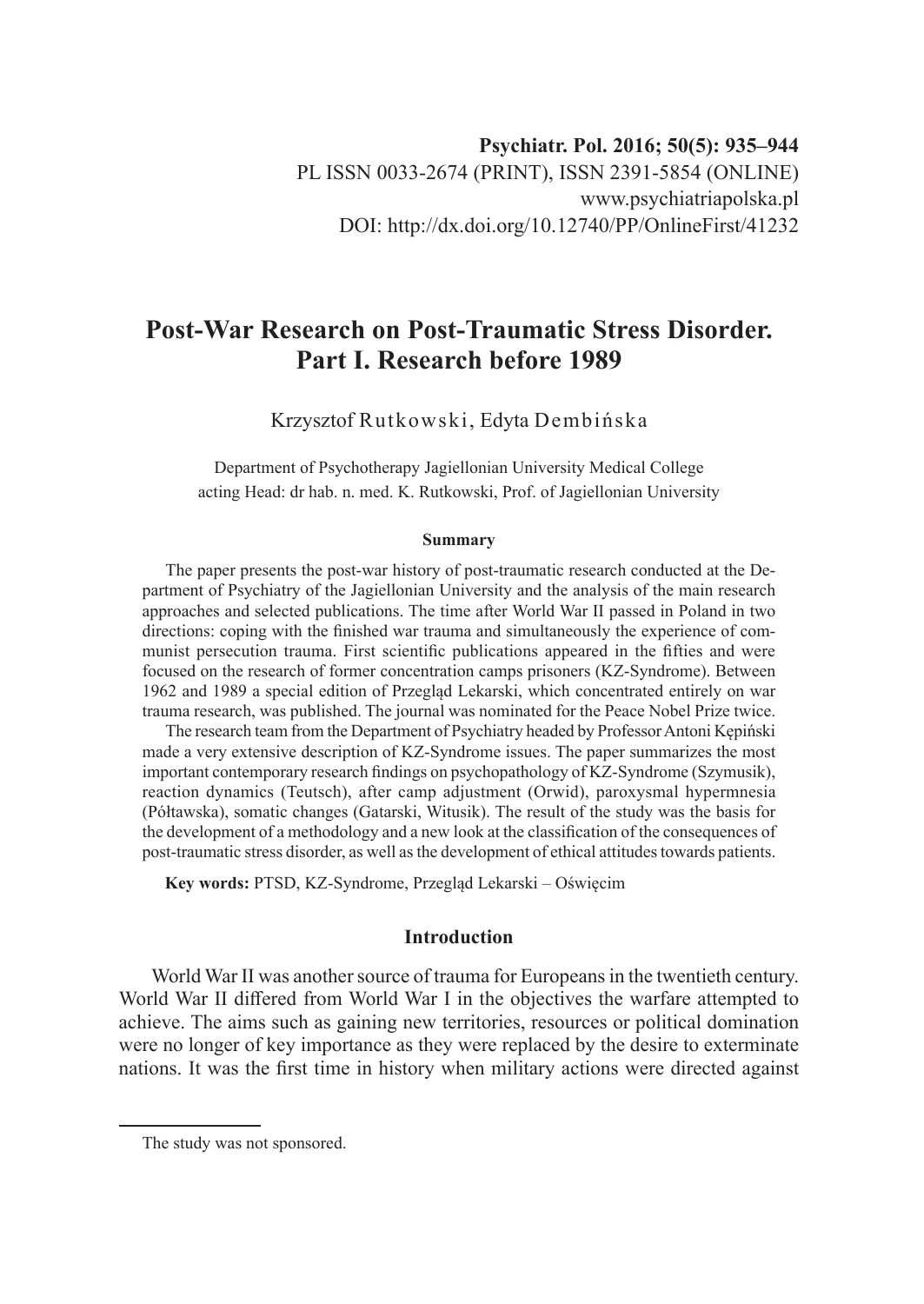civilians on such a large scale. World War I witnessed soldiers fighting with soldiers under the supervision of politicians, whereas during World War II soldiers' military actions, sometimes burdened with a risk of defeat, aimed at civilians' manslaughter. That phenomenon contributed to the occurrence and widespread of trauma and posttraumatic disorders to the extent which had never been experienced before. The group of trauma sufferers was no longer limited to the soldiers coming back from the war front as it was the case after World War I [1] but it included common people and children. This factor shall not be disregarded as it was the main reason for the rise of interest in the post-traumatic disorder medical research in the years following World War II.

World War II brought previously unknown ways of civilians' extermination. During its course numerous concentration camps were erected, particularly, in areas occupied by Germans. The camps served their purpose as the sites of isolation, slave labour and the extermination of individuals who were regarded as the enemies of the German state and nation. People were indefinitely placed there without a court sentence. First Nazi concentration camps were established in Germany in 1933. After the war outbreak they were also set up in Poland. In 1941 the extermination of people in gas chambers was initiated. From 1942 onwards criminal pseudo-medical experiments started to be carried out. Except for extermination camps, work camps were also established. Their living conditions bore much resemblance to the ones in concentration camps. The earliest created types were transit and resettlement camps. Individuals, who were place there, were further sent for forced labour or resettlement in other parts of Poland, usually in villages where they were forced to do agricultural work for German settlers. The camps, so called Polenlager, were destined for the Polish population displaced from the regions of Silesia, Great Poland, Pomerania, Zamość region, Masovia and other provinces. In reality, all camps were created in order to exterminate civilians. All families were placed in camps, especially in transit and resettlement ones. In all of them children were also detained, often separated from their families. Approximately 6,000 Nazi camps were identified in Poland in which 7.5 million persons were imprisoned [2].

Nazi camp prisoners experienced worries about their lives and those of the closest ones before detention or during unjustified detentions e.g. raid or displacement actions not related to their activities. They experienced life-endangering situations during detention, threats of their or their relatives' life loss and transport in life threatening conditions in overcrowded carriages or cars. They were deprived of freedom and forced to slave labour without the possibility of contacting the close ones. Also, they were exposed to hunger, hypothermia and pseudo-medical experiments. The permanent feeling of threat to life was present together with the sense of anonymity and symbolical deprivation of identity.

The second factor that determined the social background of work with persons suffering from post-traumatic disorders was the Nazi persecution of the mentally ill. Approximately 20,000 persons with mental disorders and mental institution personnel are estimated to have been murdered. 7,136 individuals including 574 children are reported to have been successfully identified [3]. The question worth to be posed here is: how does the fact that their patients have been murdered affected the way of thinking and psyche of the psychiatrists (or the entire psychiatric environment)? The first crime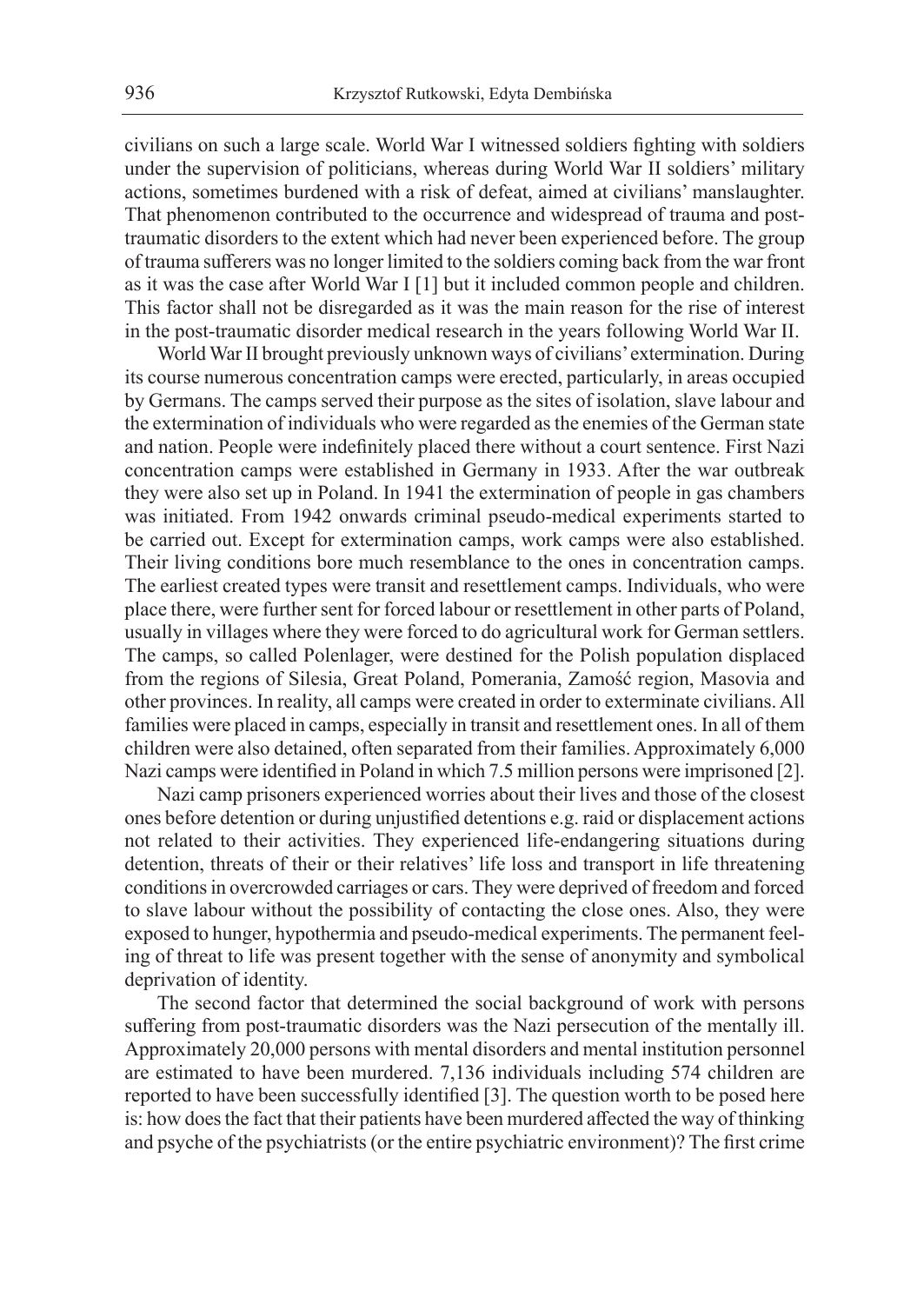committed on  $22<sup>nd</sup>$  September 1939 in Kocborowo saw the killing of five members of the hospital staff including the deputy director, dr Józef Kopicz, whose attitude became a symbol of the exemplary rapport between a doctor and patients.

The situation in Poland was additionally marked with further persecutions. It was necessary for individuals to cope with war trauma, a loss of close ones, material losses and interruptions in a private life e.g. education. Simultaneously, the political situation required people to make choices and protect themselves from the persecution of the communist authorities. 300,000 Soviet soldiers accompanied by other persons and personnel are estimated to have stationed in Poland shortly after the war [4]*.* That certainly posed a threat to the lives of Poles and contributed to the fact that the period of coping with World War II trauma occurred with another traumatic background of political persecution.

#### So-called KZ-Syndrome

Professor Antoni Kępiński, who is commonly associated with the origins of postwar research of former concentration camp prisoners, in his essay entitled "So-called KZ-Syndrome" recollects the beginnings of the research. It was dr Stanisław Kłodziński who approached him with the initiative to carry out the research, probably in the late fifties. The research, as Kępiński writes, was initiated unwillingly and with resistance as it could potentially interfere with the lives of the saved persons and entail the risk of re-traumatisation [5]. Significantly enough, as early as in 1961 the first issue of the Krakow journal "Przegląd Lekarski" entirely devoted to the presentation of the research results was published. The special edition of "Przegląd Lekarski – Oświęcim" was regularly published until 1991.

Kępiński published ten essays on war trauma himself (those were not typical scientific articles) [5–8]. What seems to be of great interest is the fact that in the majority of them he attempted to characterise the genocide perpetrators' psyche, which was the subject not present in other publications or research made in Krakow. It only appeared as the theme of the philosophical article of Tadeusz Bilikiewicz, who before the war was associated with the Department of History and Philosophy of Medicine in Krakow [9].

The attempts to identify biological factors responsible for the origin of posttraumatic symptoms were juxtaposed with the attention drawn to the mental trauma occurring with great strength and exceeding the usual experience of a human being. However, the stimuli were so inconceivable for the persons lacking the experience of concentration camp imprisonment that they constituted the source of misunderstandings [7]. Similarly, the symptoms of consequences contributed to the lack of understanding in "outside" observers and researchers. Except for hypermnesia, a classical example was the so-called survivor syndrome which was defined as a paradoxical guilt stemming from survival despite the one time death of other persons. The syndrome was particularly prevalent in persons who were sent to concentration camps because of their Jewish origin [10]. A significant percentage of individuals who suffered from trauma resulting from the stay in a concentration camp was distinctive not only because of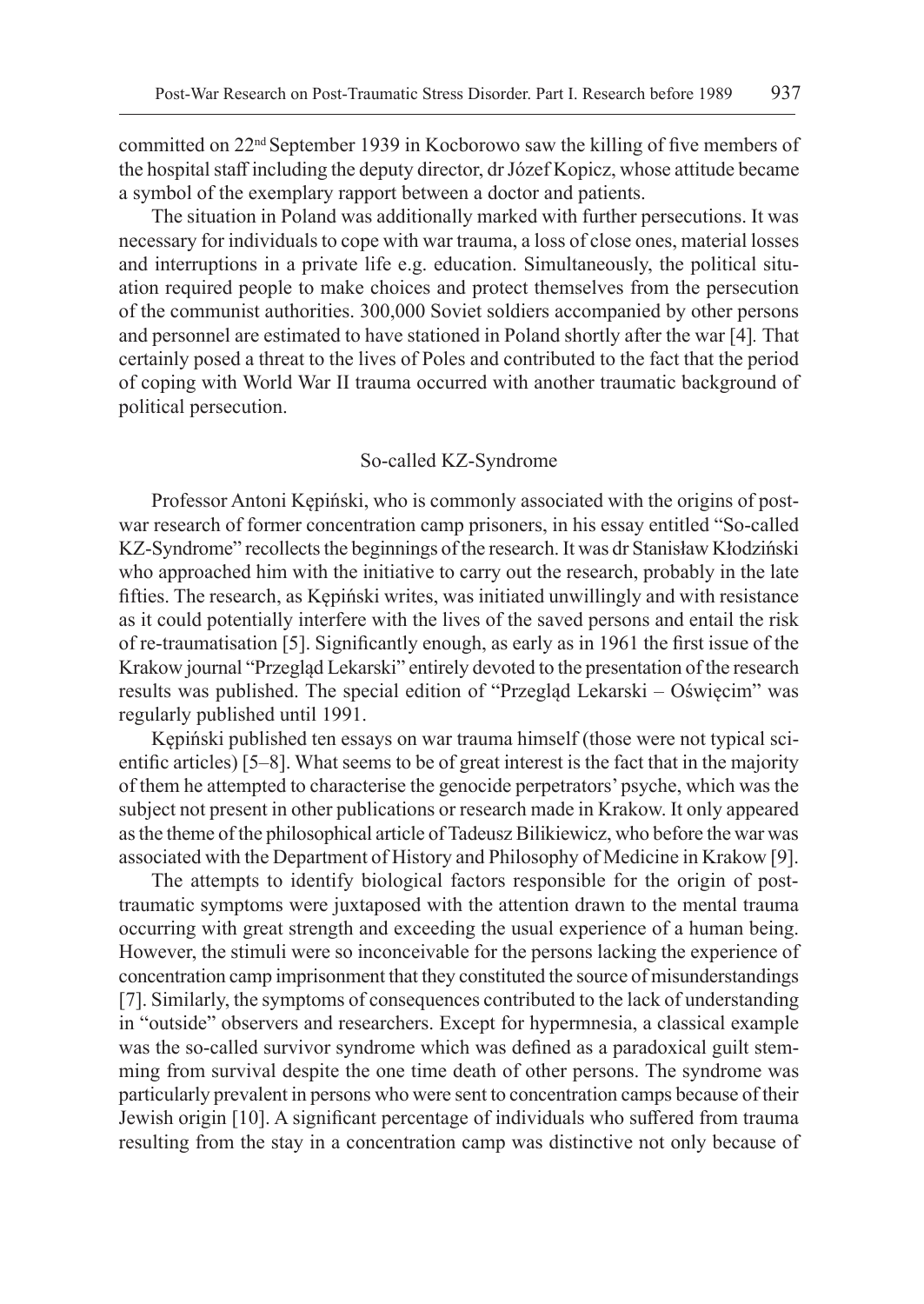the characteristics of the disorder but also because of the peculiarities of difficulties in adjustment to life after the time spent in a concentration camp.

Between 1961 and 1991 the total of 31 volumes of the special edition of "Przegląd Lekarski" was issued. The issues included as many as 1,050 articles contributed by 477 authors (including 65 professors). To mark this achievement, the journal was twice nominated for the Peace Nobel Prize in the nineties [11].

The attempts to summarise such a vast scope of the research and its findings in a concise paper may not be feasible, especially while considering the fact that numerous publications were of a great volume. Such papers as the descriptions of the concentration camp language or dream research comprise of dozens of pages with their volume and scope being equivalent to doctoral theses. Notwithstanding, we will attempt to outline a few selected notions below.

## The notion of KZ-Syndrome by Szymusik

Considering the specificity of the group, the most common terms were: progressive asthenia, post concentration camp disease, post concentration camp asthenia, chronic progressive post concentration camp asthenia, KZ-syndrome, post concentration camp syndrome, concentration camp syndrome [12]. The terminology directed meticulous attention to the circumstances of the disorder origin: the isolation in a concentration camp. It was suggested that the psychopathological image may be dependent on an individual characteristic of the trauma [5]. These views were in line with those previously proposed by Jaspers [13]. Targowla [14] introduced the term "asthenia progressiva gravis" which departed from the particular distinction of a trauma type as the cause of a disorder and focussed principally on clinical symptoms instead [15]. The major symptoms included: pre-mature aging, weight loss and blood vascular disorders, depression with a mild cyclic course, adjustment difficulties, dysthymia, lowered self-esteem, symptoms of autonomic nervous system dystonia and sleep disorders. Their cause was traced in the impaired functioning of the pituitary-adrenal axis leading to progressive body exhaustion. The process was reported to occur in 3 stages: fatigability followed by the tendency to concentrate on own ailments and experienced trauma and the fits of remembering the experienced trauma [16]. The research was conducted by professor Adam Szymusik, the future Head of the Department Psychiatry of Jagiellonian University Medical College, whose publications investigated primarily the characterisation of the former concentration camp prisoners' health conditions.

In case of classification, it was noted that disorders such as reactive psychosis and reactive hysteria were virtually non-existent in the examined group [15]. At that time episodic reactive conditions, which were virtually an acute reaction to stress, and reactive psychoses together with reactive hysteria were distinguished in reactive disorders. The long-lasting dispute over reactive psychoses took place. It attempted to find the answer to the question if reactive psychoses constitute a response to a stimulus or whether they are endogenic psychoses activated as a result of trauma [13]. Reactive depression was long regarded as the most likely reaction. However, the condition was disregarded in the modern classifications in contrast to brief (acute) reactive psychosis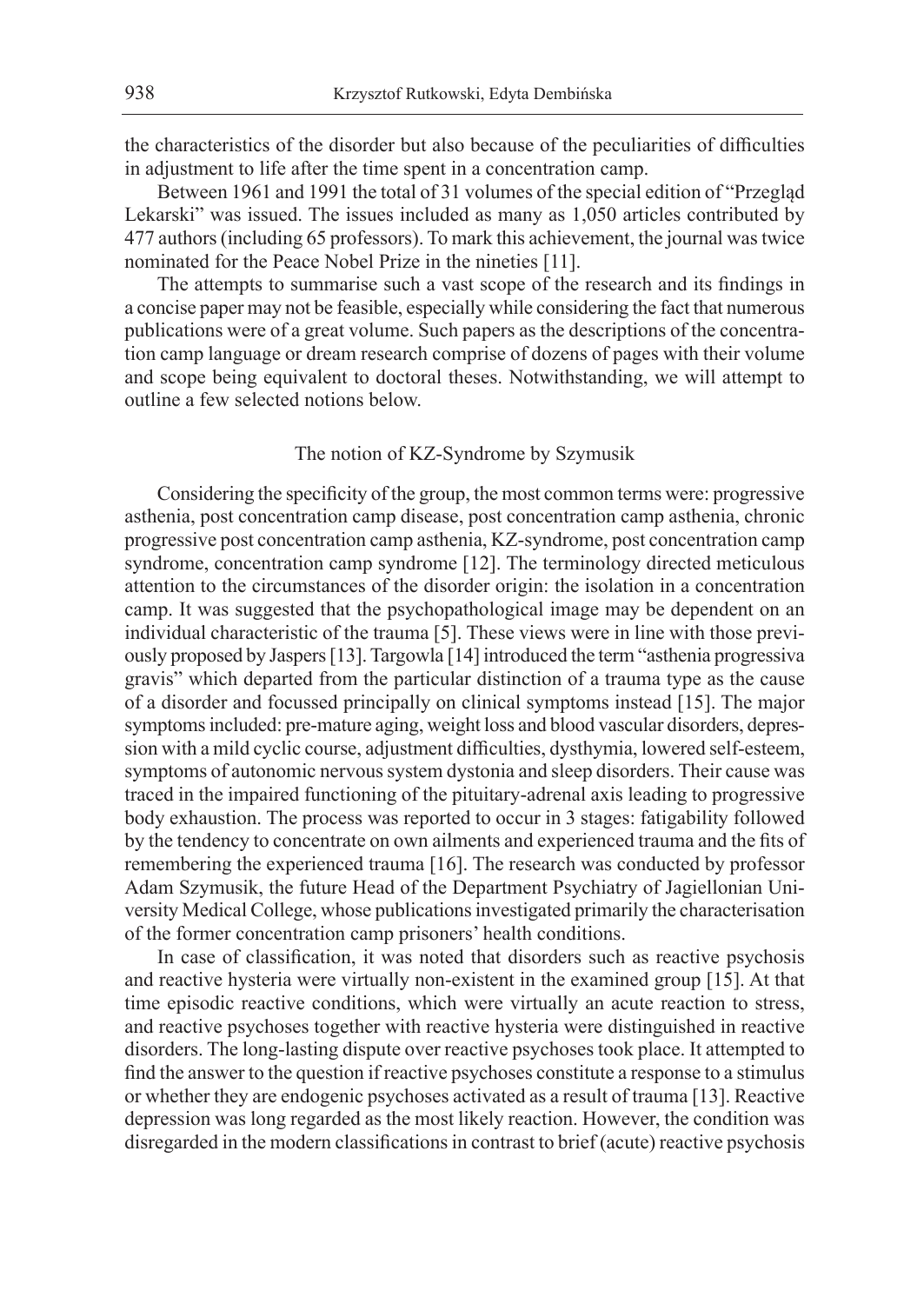which combined elements of reactive hypomanic-disphoric syndrome, reactive paranoid syndrome, delusional syndromes and syndromes similar to schizophrenia. Reactive hysteria syndromes (with elements of psychotic syndromes) such as: Ganser syndrome, pseudo-dementia or puerilism practically ceased to be diagnosed and they stayed in classifications, for instance, as dissociative disorders unspecified [17].

#### Reaction dynamics by Teutsch

Dr Aleksander Teutsch investigated the characteristics of an acute reaction to stress as we would define it at present, which in other words can be understood as the descriptions of a reaction when an individual finds oneself in a concentration camp and the reaction dynamics [18]. The first trauma involved the very fact of being in a concentration camp and the related range of the concentration camp experiences. A prisoner had only several weeks to adjust or otherwise he or she would die. It was crucial to limit one's sensitivity to external stimuli but not to such a great extent that would restrict completely a person's functioning and lead to the state of "muslimisation" which, in the concentration camp language, meant the state of numbness, and most probably of dissociation. The second element put forward by Teutsch was a psychophysical unity understood as the interdependence of mental and physical reactions resulting in death or severe course of disorders in persons who were resigned and prostrate due to the exhaustion of body adjustment capabilities. The last factor – camp autism –was defined as the capability of being closed in one's own experience and detached from any exchange with the external world, which would restrict the exposure to traumatic stimuli. It differed from pathological autism in a way that it demonstrated the limited capability of staying in touch with others and receiving and offering support [19]. Those factors constituted the picture of KZ-syndrome making it distinctive from the nature and course of other similar post-traumatic syndromes.

#### Post concentration camp adjustment by Orwid

Professor Maria Orwid, who was the founder and for many years the head of the Children and Youth Psychiatry Clinic, researched the distant reaction to trauma. In her work she distinguished three groups of disorders: (1) associated with severely impaired social functioning the picture of complaints about physical weakness, fatigability, apathy and unwillingness to initiate contact with others and (2) the type defined as hypercompensation resulting in a role fulfilment disorder and manifesting itself through excessive social activity. The third group (3) was characterised by the capability of social functioning with the occurrence of numerous complaints about subjective difficulties in adjustment to social conventions and applicable norms. Orwid emphasised that the disorders were present for many years after the traumatic factor receded [20]. In a detailed statistical analysis no significant differences in life adjustment difficulties after releasing from the camp were observed if such variables as gender, age, financial and social status while being free were considered. The only differences occurred in the category of education level as a higher prevalance of disorders occurred among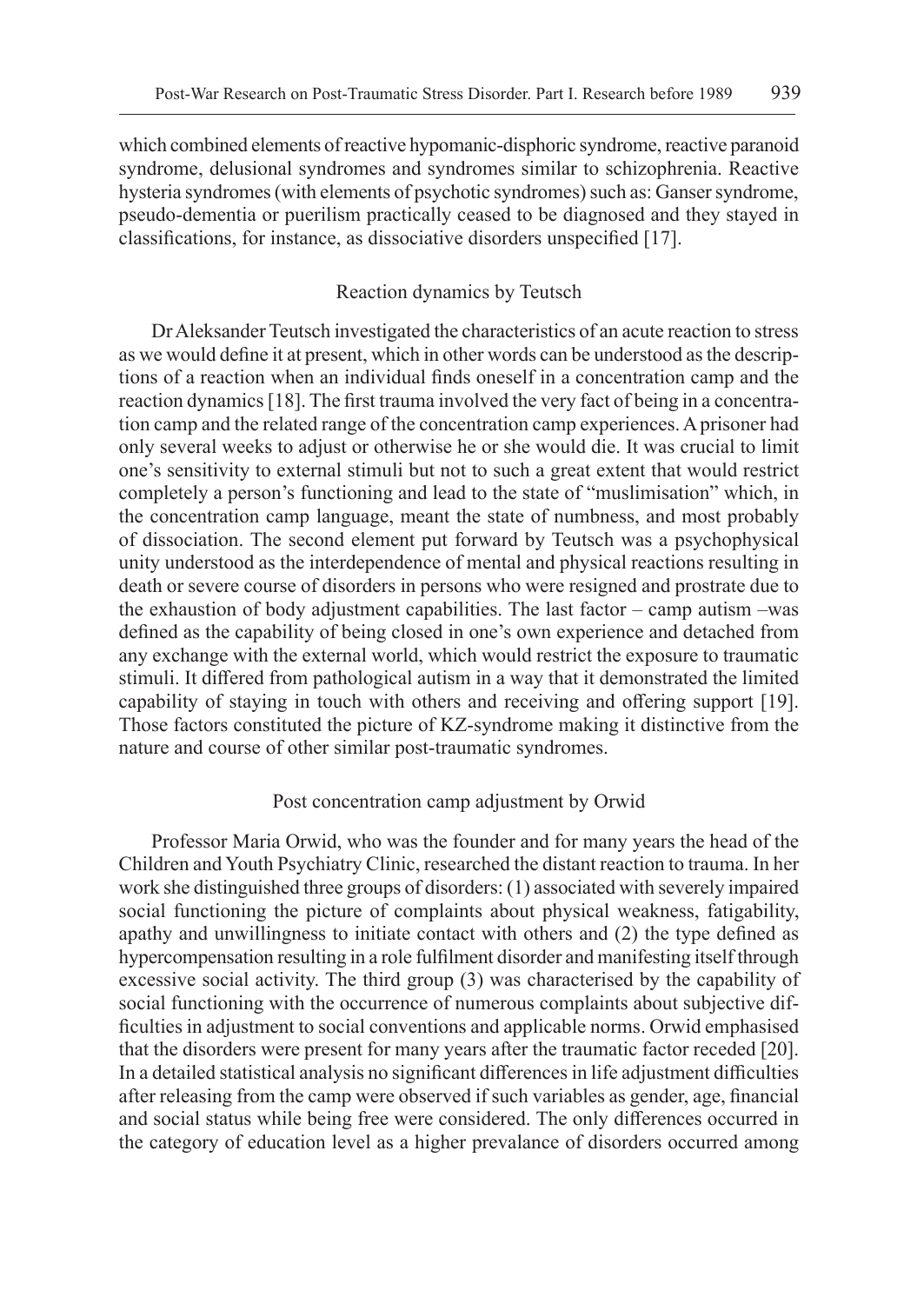intelligentsia. Also, in the category of the length of imprisonment a proportional dependence was observed. A significant majority demonstrated better life adjustment in the camp than while being free. Except for the above mentioned reaction types, the former prisoners shared the difficulties in entering and maintaining interpersonal contacts, especially with persons who did not experience the trauma. They were characterised by the reluctance to start new relationships and maintaining even those friendships which started before the concentration camp experience. Additionally, they tended to be socially isolated and maintained contacts only with other former prisoners. Those tendencies were accompanied by the strong feeling of distinctiveness and loneliness even in the company of the closest persons. Simultaneously, the feeling of otherness from other people was observed. That was complemented with the situations in which the trauma was attributed with immense importance, which in exceptional cases was manifested with the attitude of having extraordinary expectations from others and was usually associated with a strong feeling of injustice [21]. Dr Roman Leśniak concluded in his doctoral thesis that no correlation between a personality type and the way of reaction to concentration camp conditions and post camp adjustment was observed [22].

#### Paroxysmal hypermnesia by Półtawska

The symptoms of recurrent memories typical of post-traumatic disorders were thoroughly presented by dr Wanda Półtawska who coined the term of paroxysmal hypermnesia. As she wrote, the fits may recur themselves or as a result of stimuli reminiscent of the trauma. They may be characterised by the tendency to accumulate unpleasant memories in the form of images, not thoughts. The images that fully reconstruct sensual impressions and are frequently accompanied by the feeling of realistic reliving of the scene. A person experiencing a paroxysm of hypermnesia is often aware of the compelling nature of the phenomenon and a lack of control over it [23]. Those states were reported as typical of progressive asthenia. They were less prevalent in depressive conditions in which the tendency to paroxysm was much less apparent and the memories had stable (more conscious) disposition to revisit the traumatic past while reliving experiences. Furthermore, the tendency to a higher frequency and strength of hypermnesia paroxysms was observed with a more advanced age of the patients despite the occurrence of memory disorders [24].

#### Somatic changes

The research scope of the former concentration camp prisoners' health condition involved numerous diverse clinical issues.

The examinations with the use of the then available and specialised diagnostic methods were carried out. In electroencephalography scan (EEG) a considerable percentage of abnormal EEG reading oscillating between 41% and 53% of the former prisoners was observed. Also, the concurrence of psychoorganic syndrome symptoms developed as a result of imprisonment and pathological EEG reading was noted [25]. The percentage was proven to be on the increase in persons who spent time in a camp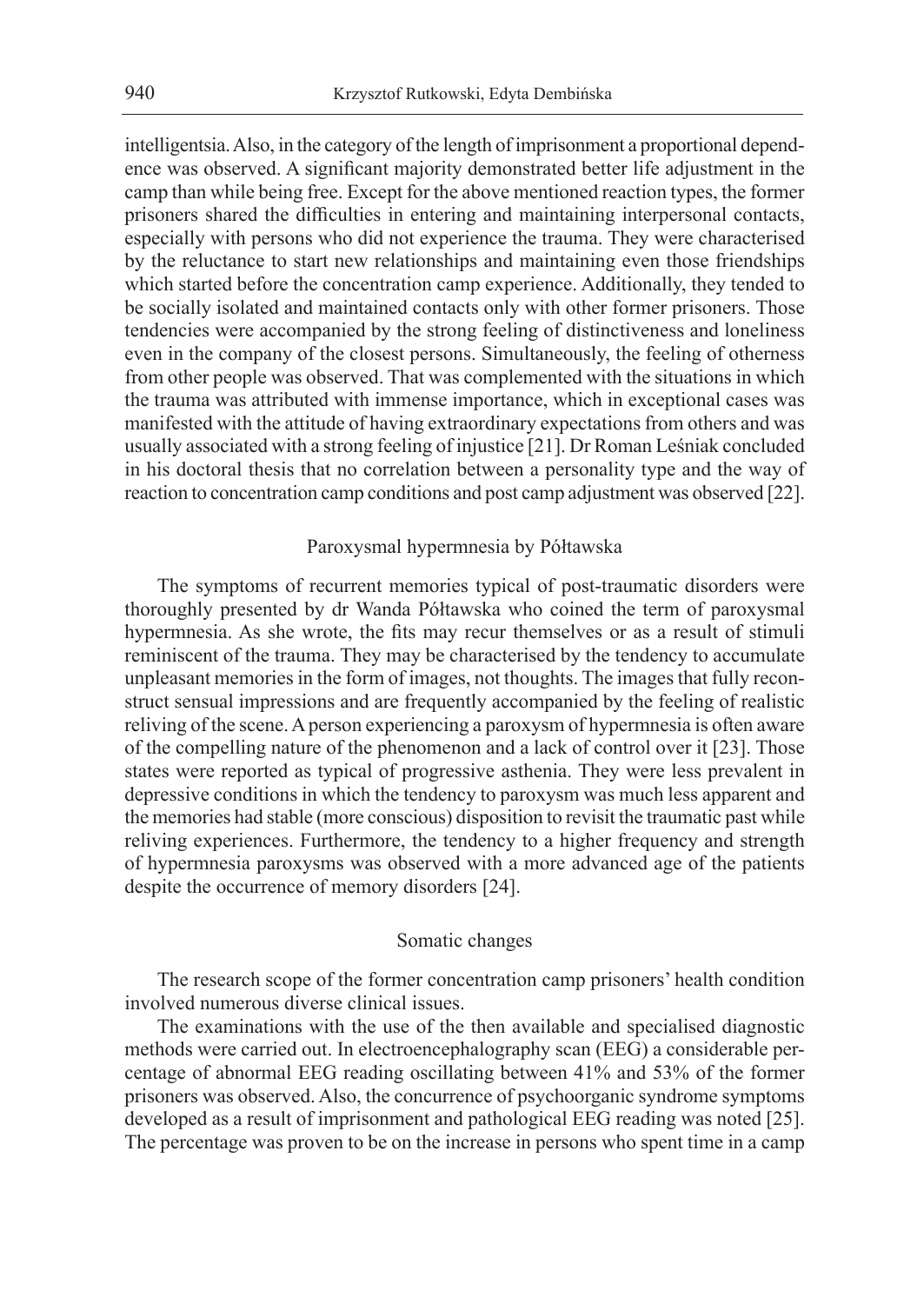during childhood [26]. Psychiatric examinations were extended to somatic condition and laboratory tests. A higher frequency of systemic and infectious somatic diseases in the former prisoners was observed. Additionally, circulation disorders, rheumatic diseases, disorders of the gastrointestinal tract and others occurred at a higher frequency with tuberculosis being the most common infectious diseases [27].

The results of the experiment carried out on animals were presented. The animal diet, which was designed in accordance with the feeding scheme in a camp, after 3 months causes a typical syndrome of starvation sickness even if no quantity limits are imposed [28]. Numerous states of undernourishment resulted in the occurrence of irreversible body changes i.a. in a central nervous system leading even to an eventual death [29]. In other cases they could result in irreversible changes which would not remit after the application of a pharmacological treatment with vitamin formulations.

### Summary of KZ-Syndrome research

The outcome of the conducted research was not only limited to the presentation of epidemiology and specificity of post-traumatic disorders in persons imprisoned in concentration camps. It also offered the methodology bases and a fresh view on the classification of post-traumatic stress consequences [30]. The methods adopted while collecting and processing the research material as well as the fact of building up contact must have combined empathy with scientific distance [6].

Notwithstanding the extensive KZ-syndrome research, the notion was not well established in the Polish psychiatry and its depiction was limited to a "chronic occurrence of diverse illnesses in the same person" [31].

The chapter shall not be completed without the emphasis on the significance of the research achievements in scientific ethical legal and other fields. The research outcomes offered the foundations for establishing the guidelines in pension cases of the former prisoners. They also had an impact on the formulation of ethical attitudes with some researchers devoting their whole life to the investigations of the subject.

However, no publication that would sum up the research has been published. It would have been clear that the outcome is not solely a simple summary of results from single examinations but if taken with a more holistic approach, they characterise in a perfect and undoubtedly extensive manner the picture of a reaction to trauma. Having analysed the investigated notions, we receive the complete picture of the present post-traumatic stress disorder – PTSD, F 43.1 according to ICD-10.

Table 1. **Comparative analysis of study results on the KZ-Syndrome and the current knowledge of PTSD**

|        | Post Traumatic Stress Disorder (PTSD)                                                                                | KZ-Syndrome                                    |
|--------|----------------------------------------------------------------------------------------------------------------------|------------------------------------------------|
|        | Year 1980 and later                                                                                                  | 1950s and later $-20$ <sup>th</sup> century    |
| Trauma | A1 Criterion - initially a Specific Trauma, since 1987 an<br>Unspecified Trauma<br>A2 Criterion - Emotional Reaction | Specific Trauma<br>Reaction Dynamics (Teutsch) |

*table continued on the next page*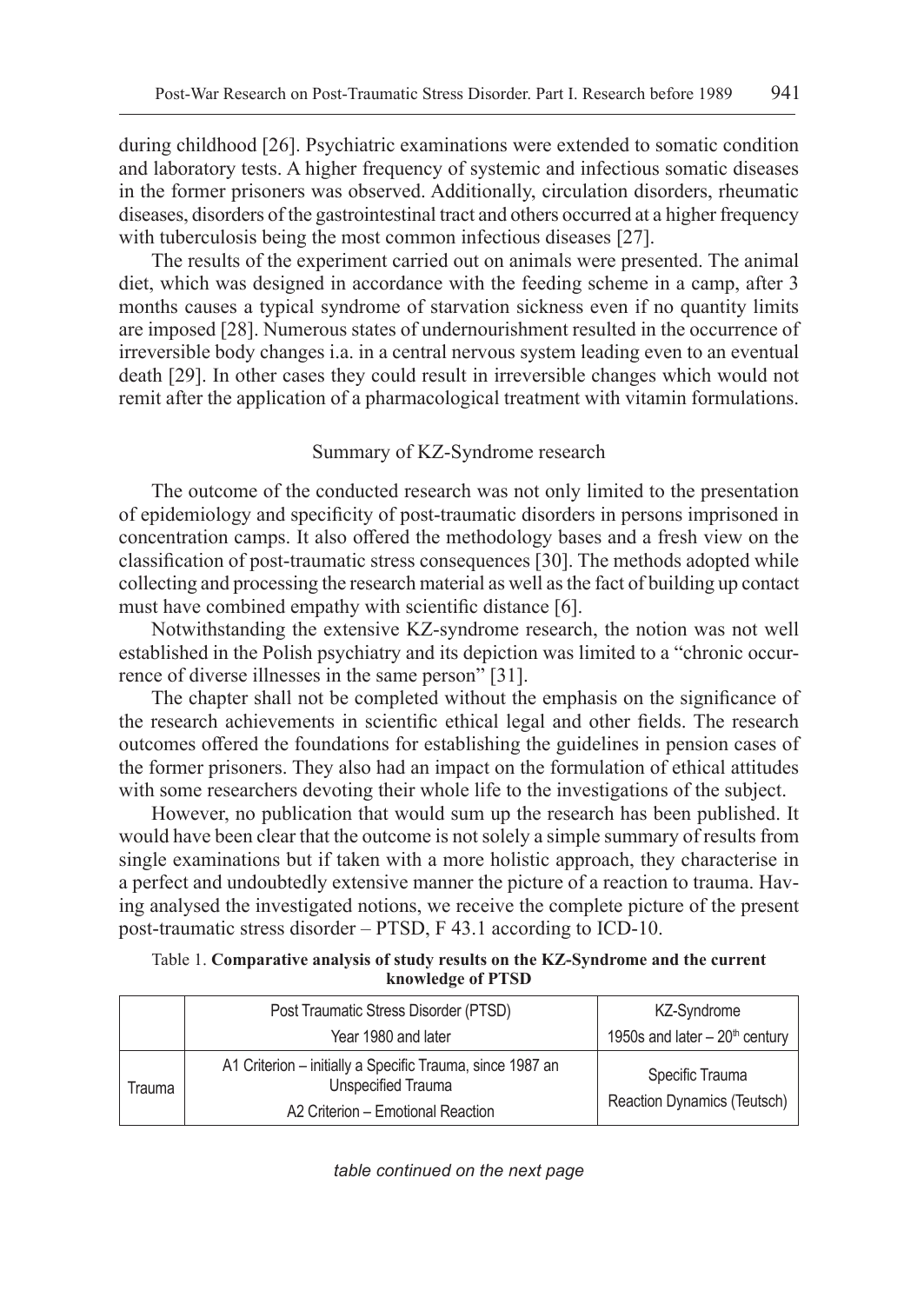|                | Group B Symptoms - Re-experiencing                                                                                                                            | Hypermnesia (Półtawska)                            |
|----------------|---------------------------------------------------------------------------------------------------------------------------------------------------------------|----------------------------------------------------|
| Ш              | Group C Symptoms - Social Withdrawal                                                                                                                          | Avoidance                                          |
|                |                                                                                                                                                               | Hypercompensation                                  |
|                |                                                                                                                                                               | Adjustment (Orwid)                                 |
| $\mathsf{III}$ | Group D Symptoms - Arousal                                                                                                                                    | Arousal (Szymusik)                                 |
| IV             | Others<br>Increase of Symptoms with Age<br>A Lack of Personality Predisposition<br><b>Accompanying Somatic Disorders</b><br>Depressive Symptoms - DSM-5, 2014 | <b>Others</b>                                      |
|                |                                                                                                                                                               | Increase of Symptoms with<br>Age (Gatarski)        |
|                |                                                                                                                                                               | A Lack of Personality<br>Predisposition (Leśniak)  |
|                |                                                                                                                                                               | <b>Accompanying Somatic</b><br>Disorders (Witusik) |
|                |                                                                                                                                                               | Depressive Reaction (Orwid,<br>Szymusik)           |

Półtwaska presented the symptoms of recurrent memories as a reaction to symbolic stimuli or those associated with trauma. Orwid described the symptoms of avoidance and disorders in social functioning, whereas Szymusik focused on the symptoms of constant agitation. Teutsch, on the other hand, offered the characteristics of symptoms of what is currently known as an acute reaction to stress – ASD F43.0 according to ICD-10.

Furthermore, various specific notions, which became of research interest many years later, were reported. Leśniak observed that no personality predisposition for a reaction to trauma exists, whereas Gątarski pointed out to the significance of young age while experiencing trauma on the development of later psychopathology. Both Gątarski and Orwid focused on the strengthening of symptoms with age as a consequence of decreasing compensatory capabilities. Unfortunately, the publications only indirectly suggested that they constitute part of the research on "the post concentration camp syndrome" understood as a reaction to a specific trauma.

It is worth emphasising that it was only in the amended edition of DSM-III-R of 1987 when the post-traumatic stress disorder was reported as a syndrome irrespective of the trauma type as the previous edition of DSM-III of 1980 included the notion of war trauma. Some other symptoms e.g. a depressive reaction and not only anxiety one, already reported by the KZ-syndrome researchers in the sixties, were introduced into DSM as late as in 2013 (DSM-5) [32].

#### **References**

<sup>1.</sup> Rutkowski K, Dembińska E. *Research and treatment of war neuroses at the Clinic for Nervous and Mental Diseases at the Jagiellonian University in Krakow before World War II in the context of psychiatry in Europe*. Psychiatr. Pol. 2014; 48(2): 383–393.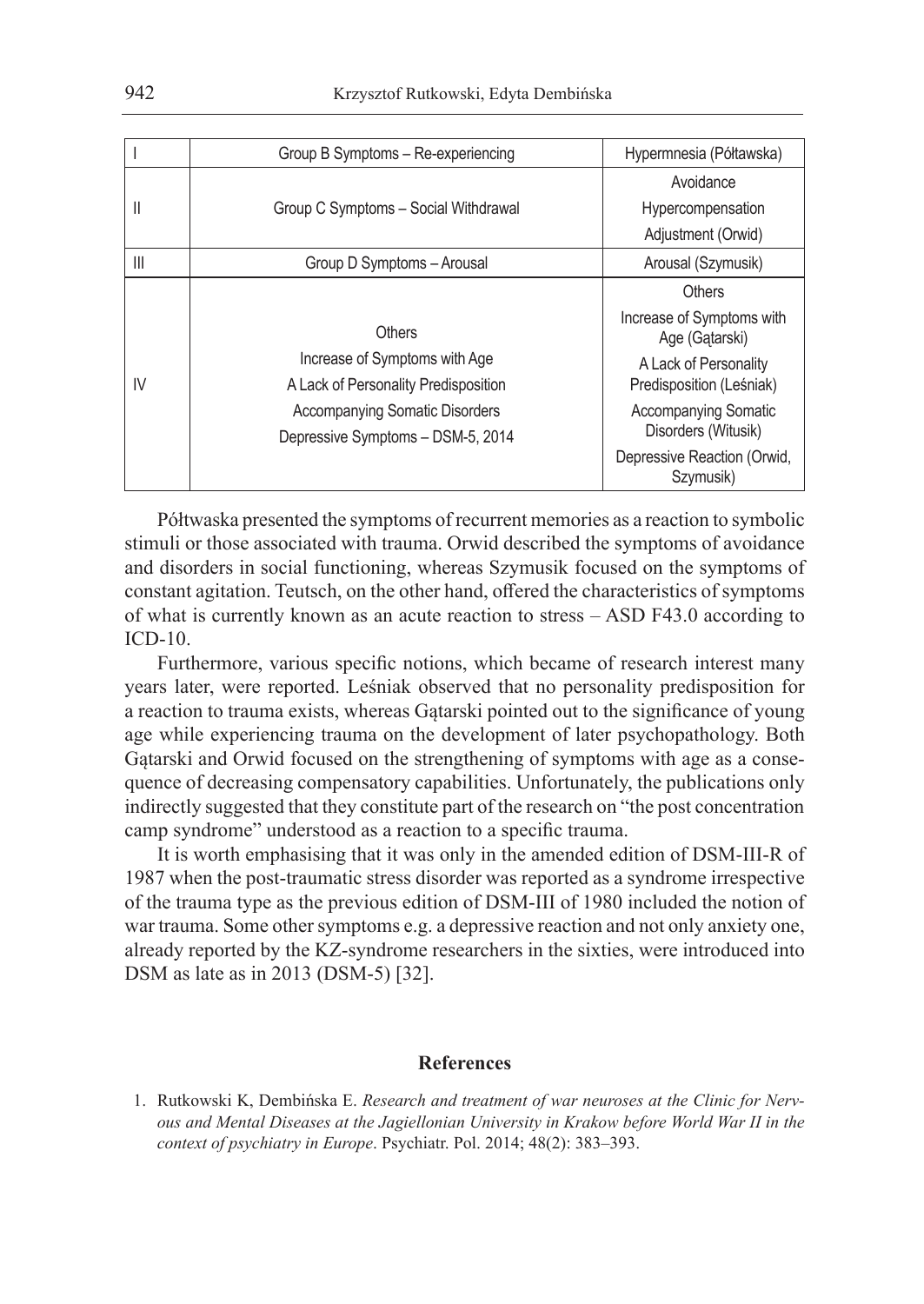- 2. *Złota encyklopedia PWN*. Warsaw: Polish Scientific Publishers PWN; 2002.
- 3. Nasierowski T. *Zagłada osób z zaburzeniami psychicznymi w okupowanej Polsce. Początek ludobójstwa*. Warsaw: Neriton Publishing House; 2008.
- 4. Albert A. *Najnowsza historia Polski 1914–1993*. Vol. II. Warsaw: Świat Książki Publishing House; 1995.
- 5. Kępiński A. *Tzw. "KZ-syndrom". Próba syntezy*. Przegl. Lek. 1970; 26(1): 18*–*23.
- 6. Kępiński A. *Niektóre zagadnienia psychosocjologiczne masowych zbrodni hitlerowskich II wojny światowej*. Przegl. Lek. 1962; 1: 81–83.
- 7. Kępiński A. *Oświęcimskie refleksje psychiatry*. Przegl. Lek. 1964; 20(1): 7–9.
- 8. Kępiński A. *Rytm życia*. Warsaw: Sagittarius Publishing House; 1992.
- 9. Bilikiewicz T. *Z rozważań nad psychologią ludobójstwa*. Przegl. Lek. 1966; 22(1): 14–20.
- 10. Cohen E. *Uwagi o tzw. "KZ-syndromie"*. Przegl. Lek. 1972; 29(1): 21–23.
- 11. Ryn ZJ. *Auschwitz Survivors Clinical psychiatric studies*. Krakow: Przegląd Lekarski Publishing House; 2002.
- 12. Kłodziński S. *Swoisty stan chorobowy po przebyciu obozów hitlerowskich*. Przegl. Lek. 1972; 29(1): 15–21.
- 13. Jarosz M. *Zaburzenia (psychozy) reaktywne*. In: Dąbrowski S, Jaroszyński J, Pużyński S, ed. *Psychiatria*. Warsaw: PZWL Medical Publishing; 1987. p. 212.
- 14. Targowla R. *Syndrom der Asthenie der Deportierten*. In: Michel M. ed. *Gesundheitsschäden durch Verfolgung und Gefangenschaft und ihre Spätfolgen*. Frankfurt: Röderberg-Verlag; 1955. p. 30–47.
- 15. Szymusik A. *Astenia poobozowa u byłych więźniów obozu koncentracyjnego w Oświęcimiu*. Przegl. Lek. 1964; 21(1): 23–29.
- 16. Szymusik A. *Poobozowe zaburzenia psychiczne u byłych więźniów obozu koncentracyjnego w Oświęcimiu*. Przegl. Lek. – Oświęcim. 1962; 17(1): 98–102.
- 17. Kaplan H, Sadock B. *Psychiatria kliniczna*. Wroclaw: Urban & Partner Publishing House; 1995.
- 18. Teutsch A. *Próba analizy procesu przystosowywania do warunków obozowych osób osadzonych w czasie II wojny światowej w hitlerowskich obozach koncentracyjnych*. Przegl. Lek. 1962; 18(1): 90–94.
- 19. Teutsch A. *Reakcje psychiczne w czasie działania psychofizycznego stresu u 100 byłych więźniów w obozie koncentracyjnym Oświęcim–Brzezinka*. Przegl. Lek. 1964; 20(1): 27–38.
- 20. Orwid M. *Uwagi o przystosowaniu do życia poobozowego u byłych więźniów obozu koncentracyjnego w Oświęcimiu*. Przegl. Lek. 1962; 18(1): 94–97.
- 21. Orwid M. *Socjopsychiatryczne następstwa pobytu w obozie koncentracyjnym Oświęcim Brzezinka*. Przegl. Lek. 1964; 20(1): 57–68.
- 22. Leśniak R, Mitarski J, Orwid M, Szymusik A, Teutsch A. *Niektóre zagadnienia psychiatryczne obozu w Oswięcimiu w świetle własnych badań*. Przegl. Lek. 1961; 17(1): 64–74.
- 23. Półtawska W. *Stany hipermnezji napadowej*. *(Na marginesie badań tzw. "dzieci oświęcimskich")*. Przegl. Lek. 1967; 23(1): 89–93.
- 24. Półtawska W. *Stany hipermnezji napadowej u byłych więźniów obserwowane po 30 latach*. Przegl. Lek. 1978; 35(1): 20–24.
- 25. Gątarski J, Orwid M, Dominik M. *Wyniki badania psychiatrycznego i elektroencefalograficznego 130 byłych więźniów Oświęcimia*–*Brzezinki*. Przegl. Lek. – Oświęcim. 1969; 25(1): 25–28.
- 26. Gątarski J. *Badania elektroencefalograficzne u osób urodzonych lub przebywających w dzieciństwie w hitlerowskich obozach koncentracyjnych*. Przegl. Lek. 1966; 22(1): 37–38.